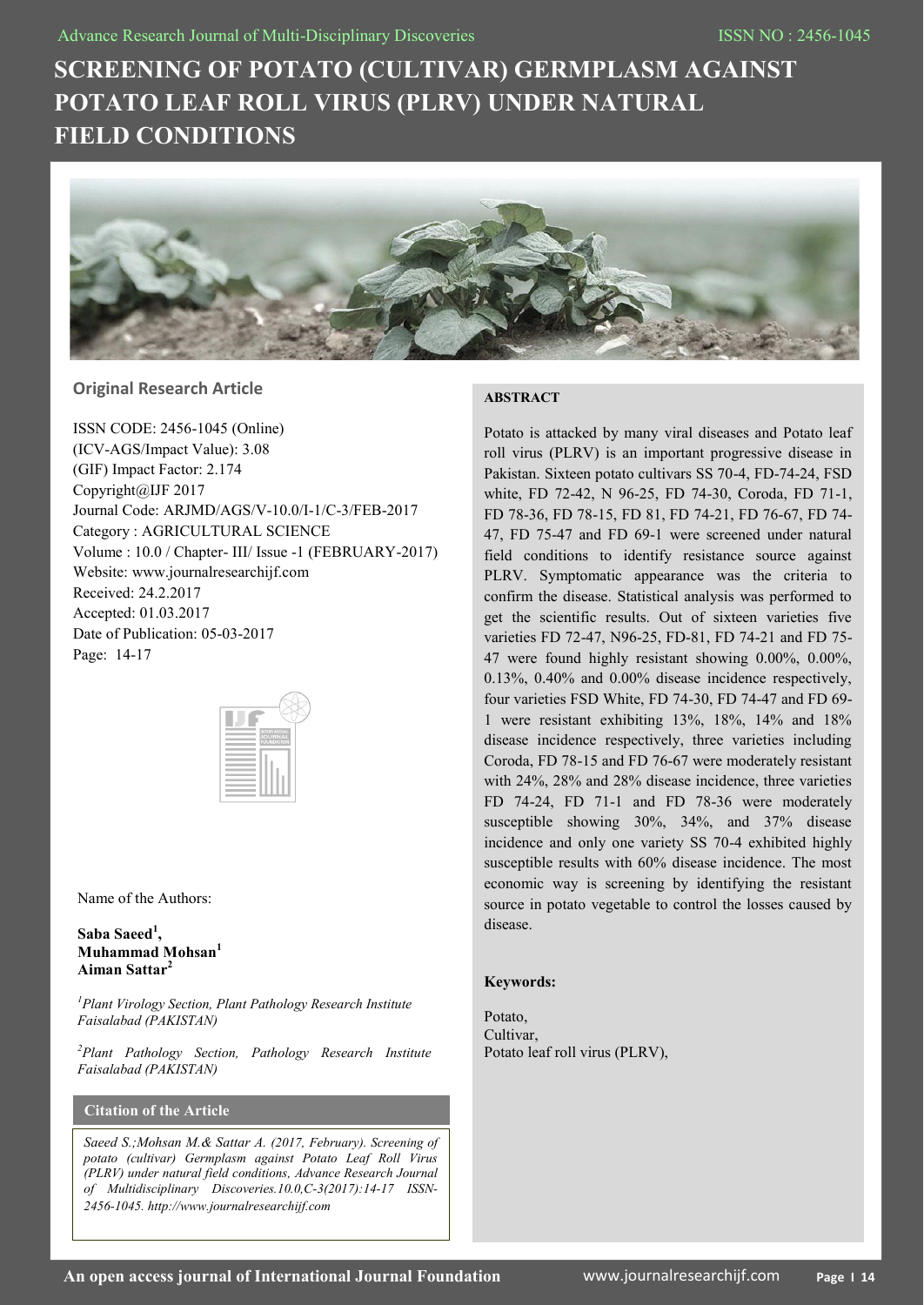## **I. INTRODUCTION**

Potato (*Solanum tuberosum* L.) is an important vegetable crop carrying high nutritional value. In ranking it stand at number 4<sup>th</sup> with annual production of 309.9 million tons in the world after wheat, rice and maize, grown at area of 19.1 million ha (Oerke, 2006). In Pakistan the area under potato cultivation is 128 thousand hectares with the average production of 2542 tons per hectares (Bakhsh and Ahmad, 2006). Potato is suffering from many viral diseases but in Pakistan, it is subjected to serious infection and losses because of Potato leaf roll virus (PLRV).

It is transmitted by aphid *Myzus persicae* Sulz. Species in a non-propagative manner and is regarded as the most efficient vector (Harrison, 1984). The infection range of PLRV was found from 0-100 percent of plants (Gavran, 1997). Seeds infected by PLRV produce the plants with fewer and smaller tubers. In Pakistan, Potato leaf roll virus has been a rising and resurging disease because of high incidences encountered in the fields detected through ELISA tests (Mughal, 2003). PLRV has emerged as the most important disease and yield losses have been recorded up to 90% (Bhutta and Bhatti, 2002).

Plants suffering from potato leaf roll virus attack exhibits upward rolling of leaves and plants become stunted and off colored. Carbohydrate accumulation takes place in the leaves. The color of leaf may become purple or pink, leaflets become leathery in texture and phloem develops net necrotic symptoms which are visible on cutting a slice (Agrios, 2005).

Pathologists and breeders are making efforts to control PLRV by various approaches for secure production of virus free tubers. Efforts include specific growing strategies for production of seeds and its storage, potato seed certification programmes, control of vector by insecticides, mineral oils and bio pesticides, tissue culture technique and thermotherapy (Ooesterveld, 1987; Quak 1987). The principle objective of all these approaches is to obtain virus free cultivars. The available natural sources of resistance are not enough so new sources are sought. Less resistance and high severity of this disease in most of varieties/clones or lines is because of high inoculums level which may continue to increase this is because of aggressive

virulence of virus which may continue to introduce (Umar et al., 2011). There is the need to promote more resistant cultivar of potato because of complexity of other methods. Now a days it is immense important to introduce substituted advanced crop protection or control methods. Some of the most effective and persistent insecticides have been withdrawn from the market because of its residual effect, making it more difficult to control virus levels in seed and commercial potatoes. With the least usage of conventional synthetic chemicals and bio pesticide pathologist and breeders have to develop resistant cultivar of potato because it is also a cost limiting factor. In this way the screening of resistance source is encouraged in all valued crops.

## **II. MATERIALS AND METHODS**

These research studies were carried out in Research area of Dptt. of Plant Pathology, University of Agriculture Faisalabad during the cropping season of 2013-2014. Sixteen potato cultivars (clones/lines/varieties) SS 70-4, FD-74-24, FSD white, FD-72-42, N 96-25, FD 74-30, Coroda, FD-71-1, FD 78-36, FD 78-15, FD 81, FD 74-21, FD 76-67, FD 74-47, FD 75-47 and FD 69-1 were collected from Ayub Agriculture research institute (AARI) vegetable section and Potato research center Sahiwal. To evaluate the potato (clones/lines/varieties) for their response of resistance against PLRV a virus free potato germplasm was grown in the field conditions by keeping 60 cm row to row distance and 30 cm plant to plant distance. RCBD (Randomized complete block design) was used to evaluate the resistant variety. Three replications were made randomly to screen the potato (clones/lines/varieties). Data was recorded from 20th December to till maturation with equal time intervals.

## **Data recording**

The disease incidence was recorded on the basis of visual symptoms of every line and Incidence %age was calculated by following formula;

 No. of infected samples % Incidence of virus = ---------------------------------  $x = 100$ Total no. of samples tested

| <b>Disease</b><br>scale | <b>Disease</b><br>incidence | <b>Symptoms</b>                                                                                                                           | <b>Reaction Group</b> |
|-------------------------|-----------------------------|-------------------------------------------------------------------------------------------------------------------------------------------|-----------------------|
|                         |                             | No symptoms                                                                                                                               | <b>HR</b>             |
|                         | $1-20$                      | Rolling of upper leaves (Primary infection)                                                                                               |                       |
|                         | $21-30$                     | Rolling of upper and lower leaves (Secondary infection), erect growth.                                                                    | MR                    |
|                         | $31-40$                     | Rolling of leaves extending, leaves become stiff and leathery, stunting of<br>plants and erect growth.                                    | MS                    |
|                         | $41 - 50$                   | Short internodes, papery sound of leathery leaves, rolling and stunting of<br>whole plants. Young buds are slight yellowish and purplish. |                       |
|                         | 51-100                      | Clear rolling of leaves, sever stunting, few tubers and tuber necrosis                                                                    | <b>HS</b>             |
|                         |                             | (Khan <i>et al.</i> , 2006)                                                                                                               |                       |

**The following modified scale was used:**

On the basis of symptoms, the infected plants then observed weekly.

#### **Statistical analysis**

Data was subjected to analyze by using Statistical Analysis System (SAS 9.3). The analysis of variance (ANOVA) was calculated at the 5% level of significance. Fisher's Least Significant Difference (LSD) test was used for statistical comparison among treatments of screening (Steel et al., 1997).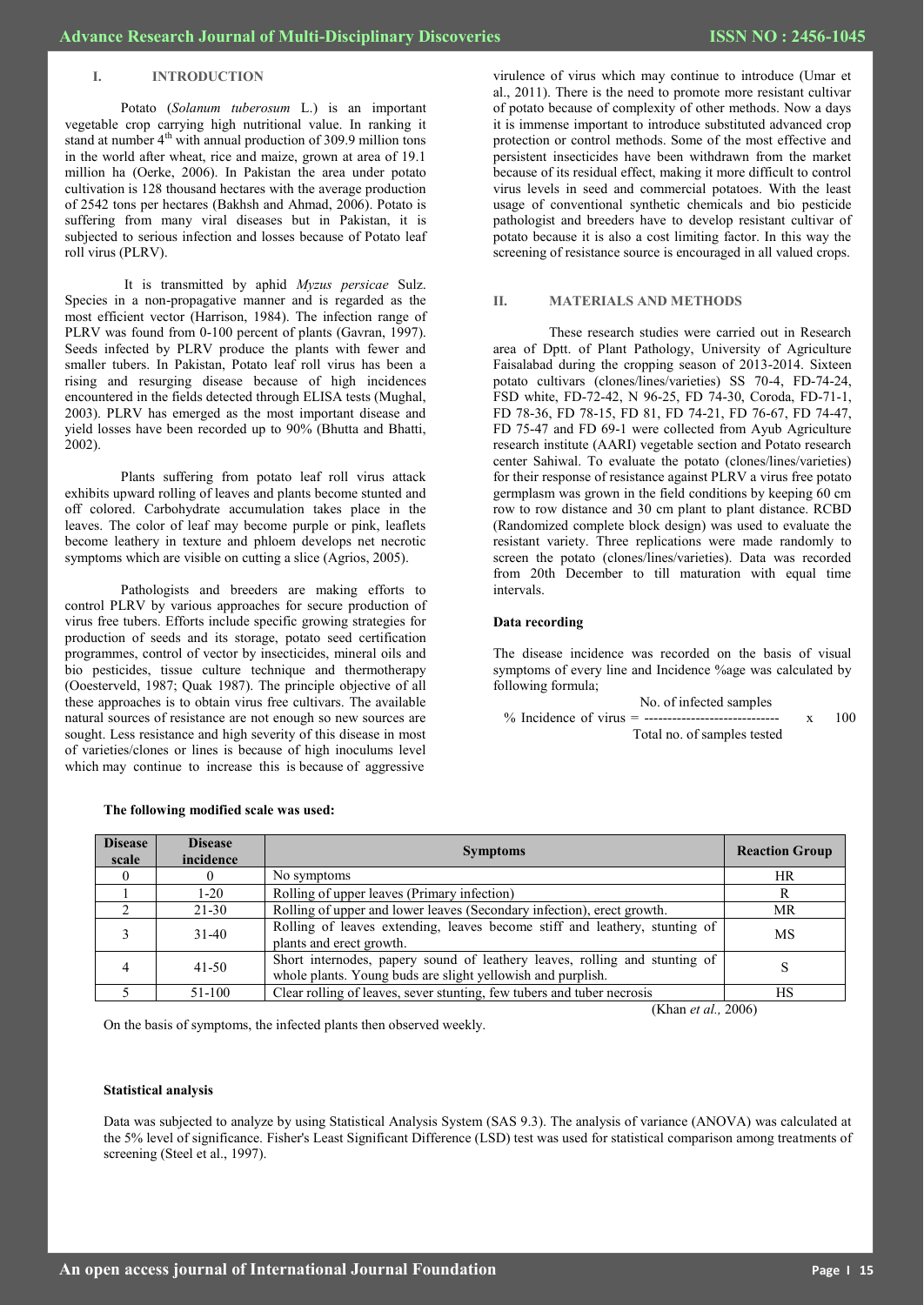## **III. RESULTS AND DISCUSSION**

|  | In 2013-14 during the crop season sixteen potatoes (clones/lines/varieties) were screened against PLRV. |
|--|---------------------------------------------------------------------------------------------------------|
|  |                                                                                                         |

| <b>Variety</b> | Disease Incidence %  | Rating         | <b>Response</b> |  |  |  |
|----------------|----------------------|----------------|-----------------|--|--|--|
| SS70-4         | 60 A                 | 5              | HS              |  |  |  |
| FD74-24        | 30 CD                | 3              | MS              |  |  |  |
| FSD White      | 13G                  |                | $\mathbb{R}$    |  |  |  |
| FD 72-47       | $0.000 \,\mathrm{G}$ | $\theta$       | <b>HR</b>       |  |  |  |
| N96-25         | $0.000 \text{ G}$    | $\theta$       | <b>HR</b>       |  |  |  |
| FD74-30        | 18 F                 |                | $\mathbb{R}$    |  |  |  |
| Coroda         | 24 E                 | $\overline{2}$ | <b>MR</b>       |  |  |  |
| FD71-1         | 34 BC                | 3              | MS              |  |  |  |
| FD78-36        | 37 B                 | 3              | MS              |  |  |  |
| FD78-15        | 28 DE                | $\overline{2}$ | MR              |  |  |  |
| <b>FD81</b>    | $0.133 \text{ G}$    | $\theta$       | <b>HR</b>       |  |  |  |
| FD74-21        | $0.40\ G$            | $\theta$       | <b>HR</b>       |  |  |  |
| FD76-67        | 28 DE                | $\mathfrak{D}$ | MR              |  |  |  |
| FD74-47        | 14 F                 |                | R               |  |  |  |
| FD75-47        | $0.000\,\mathrm{G}$  | $\theta$       | MR              |  |  |  |
| FD69-1         | 18 F                 |                | R               |  |  |  |
| LSD: 0.2258    |                      |                |                 |  |  |  |

**Potato germplasm field screening to PLRV during 2013-14**

*HR = Highly resistant, R = Resistant, Moderately resistant, MS = Moderately susceptible, HS = Highly susceptible.*

Mild to progressive leaf rolling was observed after 40 days of sowing. Above mention varieties gave the mixed response. Out of sixteen varieties five varieties FD 72-47, N 96-25, FD 81, FD 74-21 and FD 75-47 were found highly resistant showing 0.00%, 0.00%, 0.13%, 0.40% and 0.00% disease incidence respectively, four varieties FSD White, FD 74-30, FD 74-47 and FD 69-1 were resistant and they exhibited 13%, 18%, 14% and 18% disease incidence, three varieties including Coroda, FD 78-15 and FD 76-67 were moderately resistant with 24%, 28% and 28% disease incidence, three varieties FD 74-24, FD71-1 and FD 78-36 were moderately susceptible showing 30%, 34%, and 37% disease incidence record and only one variety SS 70-4 exhibited highly susceptible results with 60% disease incidence.



**Figure 1 : Response of 16 screening potato cultivar against PLRV under field conditions**

In fig. 1 the Y-axis shows the disease incidence in percentage where 1, 2, 3, 4, 5 and 6 on the scale are equal to 10, 20,30,40,50 and 60% incidence

Potato is 4th important vegetable crop grown in plain and hilly areas of Pakistan. In 2005 the leaf curl disease was severely observed in potato fields of Punjab province of Pakistan. Plants showed the typical viral attack symptoms crinkled and curled apical leaves with stunted growth and reduced tuber production. This caused a notable loss in potato crop production. From all observation of fields it was clear that many viruses attacked the potato crop and the major threat was PLRV. This can be managed through alteration in sowing time causing disorder in spread through aphids of by using the resistant cultivars of potato (Mubeen *et al.,* 2009).

Same mixed response of potato cultivars was studied by Umer *et al.*, in 2011 in his experimentation while searching for source of resistance against PLRV. Forty potato cultivars were screened under the field conditions from which seven varieties/lines Astrix, Mirrato, Oceania, Orla, Hermes, Safreen and 396266-33 were found to be highly resistant against PLRV and four entries 394021-120, FD 7-2, FD 49- 62 and FD 48-4 were found to be resistant (Umar *et al*., 2011). In field the plant to plant spread in resistant cultivars of potato is less because of less virus titer (Thomas *et al*., 1997).